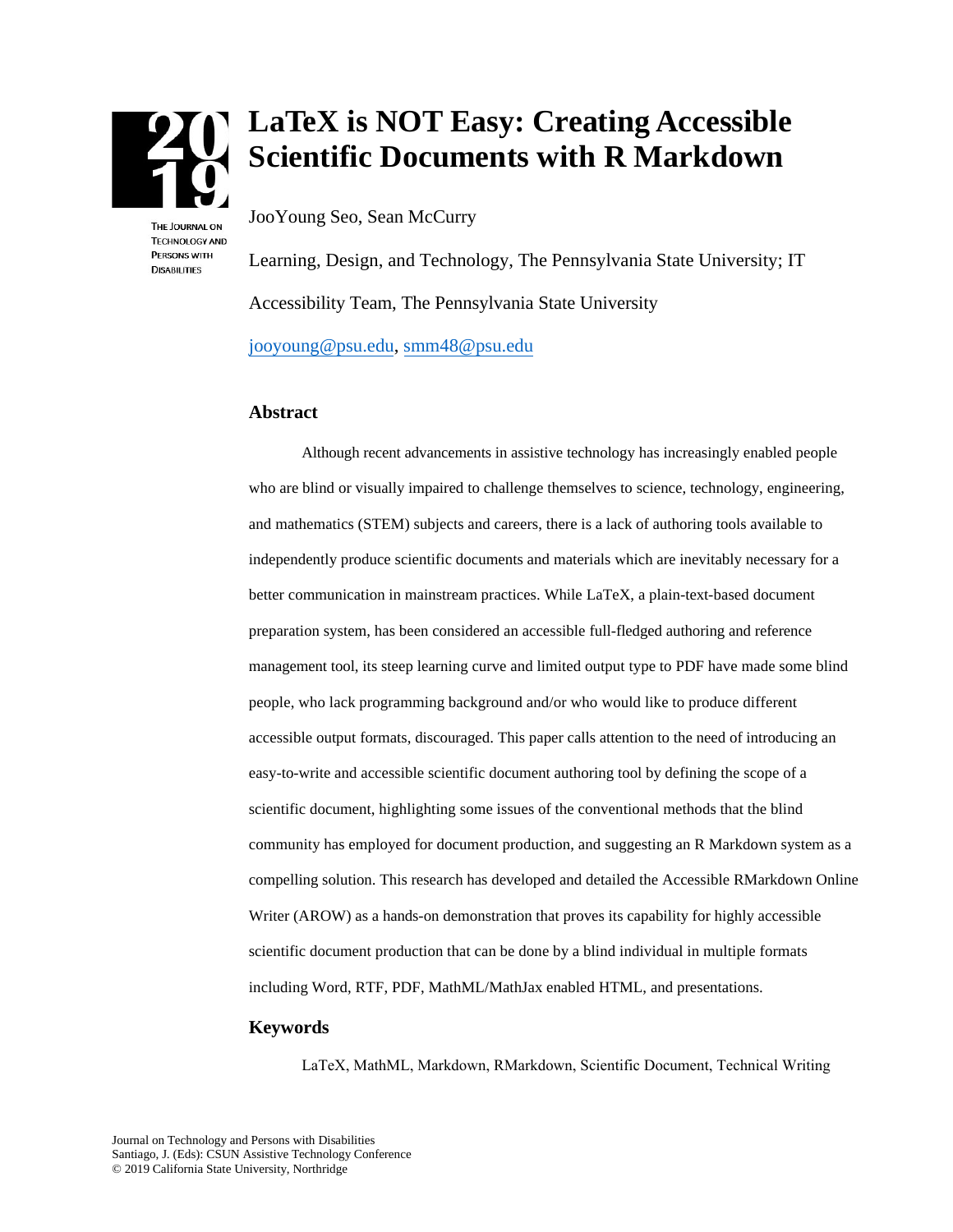# **Introduction**

The last few years have witnessed increased scholarly and practical discourses on how to engage people who are blind or visually impaired in science, technology, engineering, and math (STEM) subjects and careers. For example, the National Center for Blind Youth in Science (NCBYS), funded by the National Science Foundation, has actively held various annual and biennial summer camps and trainings tailored for blind children since 2004 to promote science opportunities for blind or low-vision youth in STEM fields. Behind the burgeoning attempt to adventure the new territory of STEM, which was long believed an untouchable area for blind people, lies vigorous work among researchers, developers, and diverse institutes seeking solutions through technologies that would otherwise be more challenging or partially impossible. For sure, advanced hardware such as high-resolution tactile embossers and 3D printers has offered us easier STEM material production in an efficient way than ever before (Ladner et al.; Wedler et al.), and increasingly accessible web technologies (e.g., HTML5; MathML; SVG) coupled with screen readers have continuously been allowing STEM-driven blind people to learn through a number of digital contents (Ausbrooks et al.; Rotard et al.).

Physically and digitally transforming STEM materials into a form that could be better consumed by a blind person is an important area of inquiry, and has made it possible for more blind and low-vision people to dive into the new challenge; however, remarkably few studies have been designed to enable visually impaired people as STEM content producers going beyond the consumer level. More specifically, relatively little is understood about how a blind individual can independently produce scientific and technical materials in an accessible way to communicate with others or for themselves.

This study addresses current challenges that people with visual impairments face in independently writing academic, technical, and scientific documents. The scope of "scientific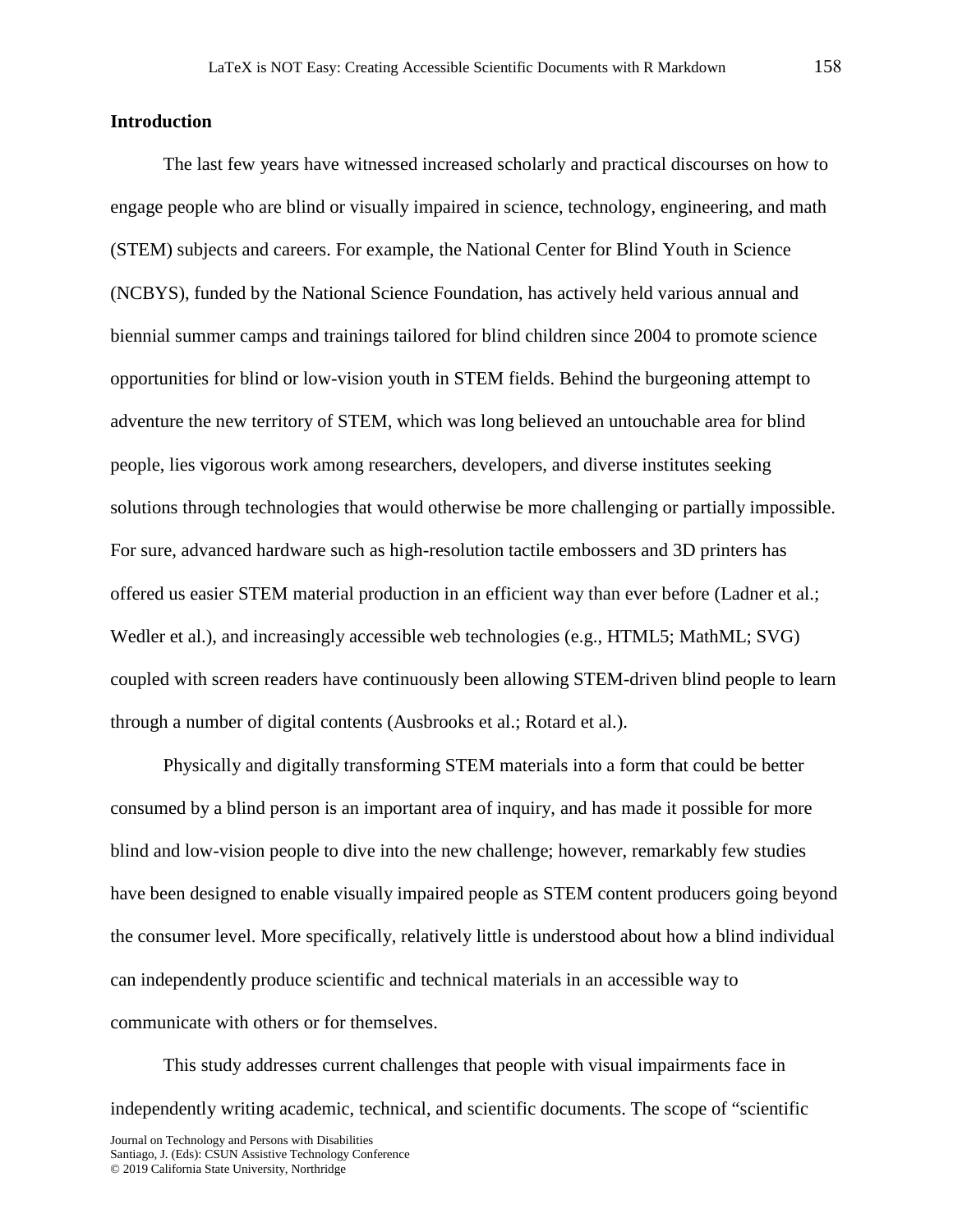documents" we define here involves as follows: (1) documents requiring Math formulas that are hard to type with plain/rich text editors; (2) documents that need to have embed image file(s) or visual graph(s); (3) documents that demand some table(s); and (4) documents that include citations and cross-references in accordance with a specific academic style (e.g., American Psychological Association 6th edition, Modern Language Association 8th edition, etc.). Having the definition and scope in our hands, in the following section we will discuss current issues of the conventional methods that the blind community use to employ for scientific document production primarily focusing on LaTeX. The rest of the paper will then be dedicated to detailing our development research of Accessible RMarkdown Online Writer (AROW) as a practical solution.

#### **Related Work**

# *LaTeX*

LaTeX (Lamport), a document preparation system, has been widely used and recommended for blind people writing scientific documents due to the following reasons. First, the plain text-based LaTeX markup, as opposed to the formatted text, along with command-line executable environments guarantees trustful accessibility for screen reader users in principle. All the typesetting adjustments including formatting, inserting tables and figures, citations and crossreferences, and writing mathematical notations (these satisfy our definition of "scientific document" above), can be fully controlled by a keyboard in a plain text; which is not quite accessible for blind people in other graphical user interface (GUI) based reference management tools (e.g., EndNote, Mendeley, and Zotero). Second, the rich applicability of LaTeX has also made it preferable among the blind community. Using a wide variety of LaTeX packages, any non-typical document forms including but not limited to presentations, diagrams, and music notations, can be expressed and produced as high-quality print materials without vision by a blind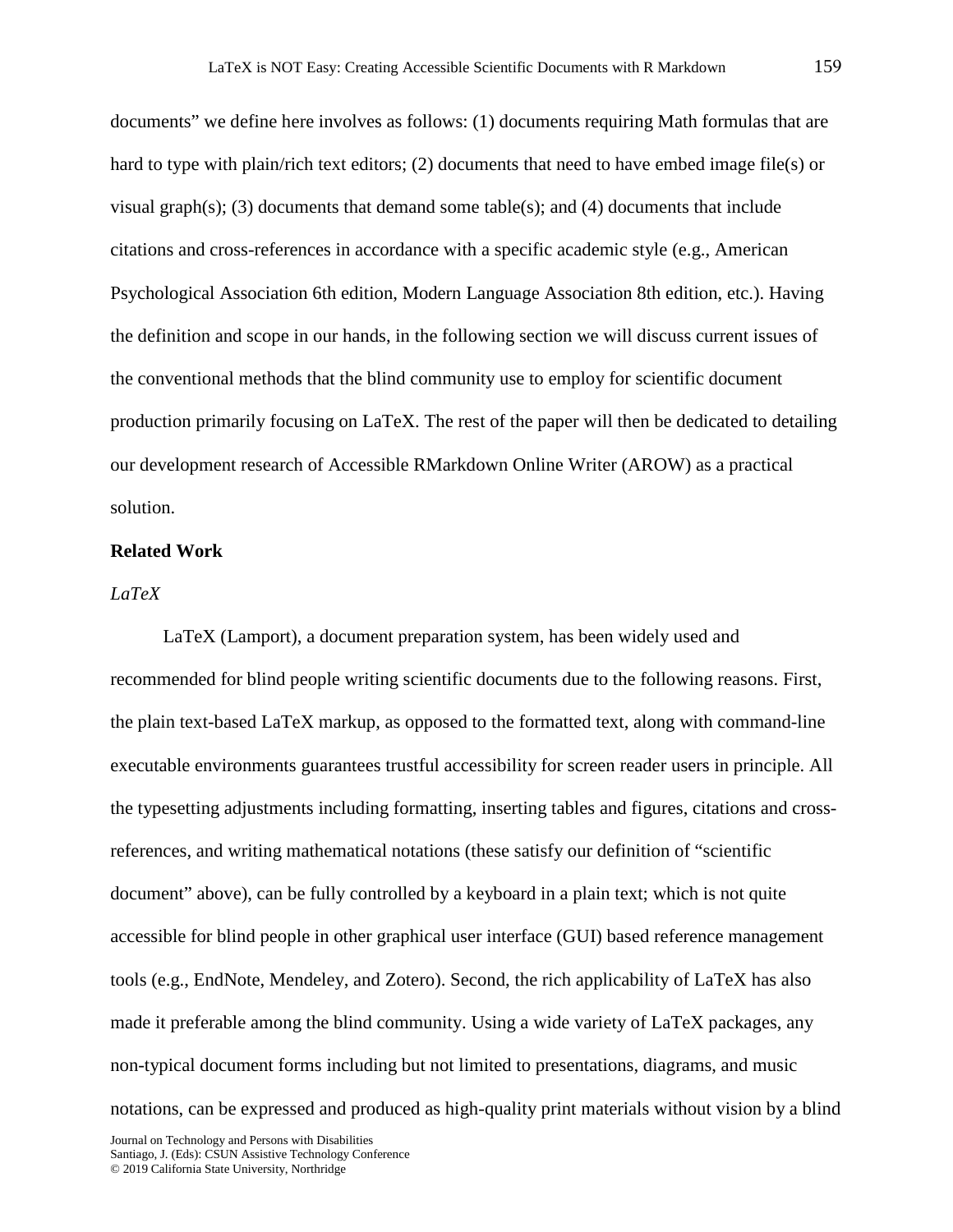individual armed with LaTeX syntax. In sum, the strengths of both accessibility and applicability that LaTeX offers have been demonstrated by many blind or low-vision people so that LaTeX now has been positioned as one of the best must-have items among blind people working on any scientific documents.

However, there have been some trade-offs (Maneki and Jeans): (1) Getting used to LaTeX requires considerable efforts due to its steep learning curve; (2) The typical PDF output of LaTeX document is not fully accessible, in particular for math content; (3) The debugging process of compiling LaTeX file is overwhelming for those lacking programming experience; and (4) there still seems a lack of accessible TeX editors that offer screen reader users a satisfactory experience in Windows platform (Melfi et al.).

#### *Markdown*

While LaTeX demands a certain level of technical knowledge, there are lightweight markup languages (LML) that enable scientific writing with simpler and more unobtrusive syntax. Markdown is one of them that we would like to focus on. Markdown was originally created to allow web writers to produce HTML files using an easy-to-read and easy-to-write plain text formatting syntax. The primary design goal is readability, that Markdown-formatted document be readable as-is "without looking like it's been marked up with tags or formatting instructions" (Gruber). The early effort conversion from Markdown-formatted plain text into structurally valid XHTML (or HTML) was done by a Perl script (i.e., Markdown.pl) (Gruber); however, the recently developed tool Pandoc, an open-source document converter based upon an extended version of Markdown (MacFarlane), has replaced it with support for a wider variety of output formats including but not limited to MS Word, PDF, RTF, EPUB, and PowerPoint. The term "Markdown," hereafter, will refer to Pandoc's flavor of Markdown unless otherwise specified as it has been known to be the most active and comprehensive (Xie, JJ Allaire, et al.),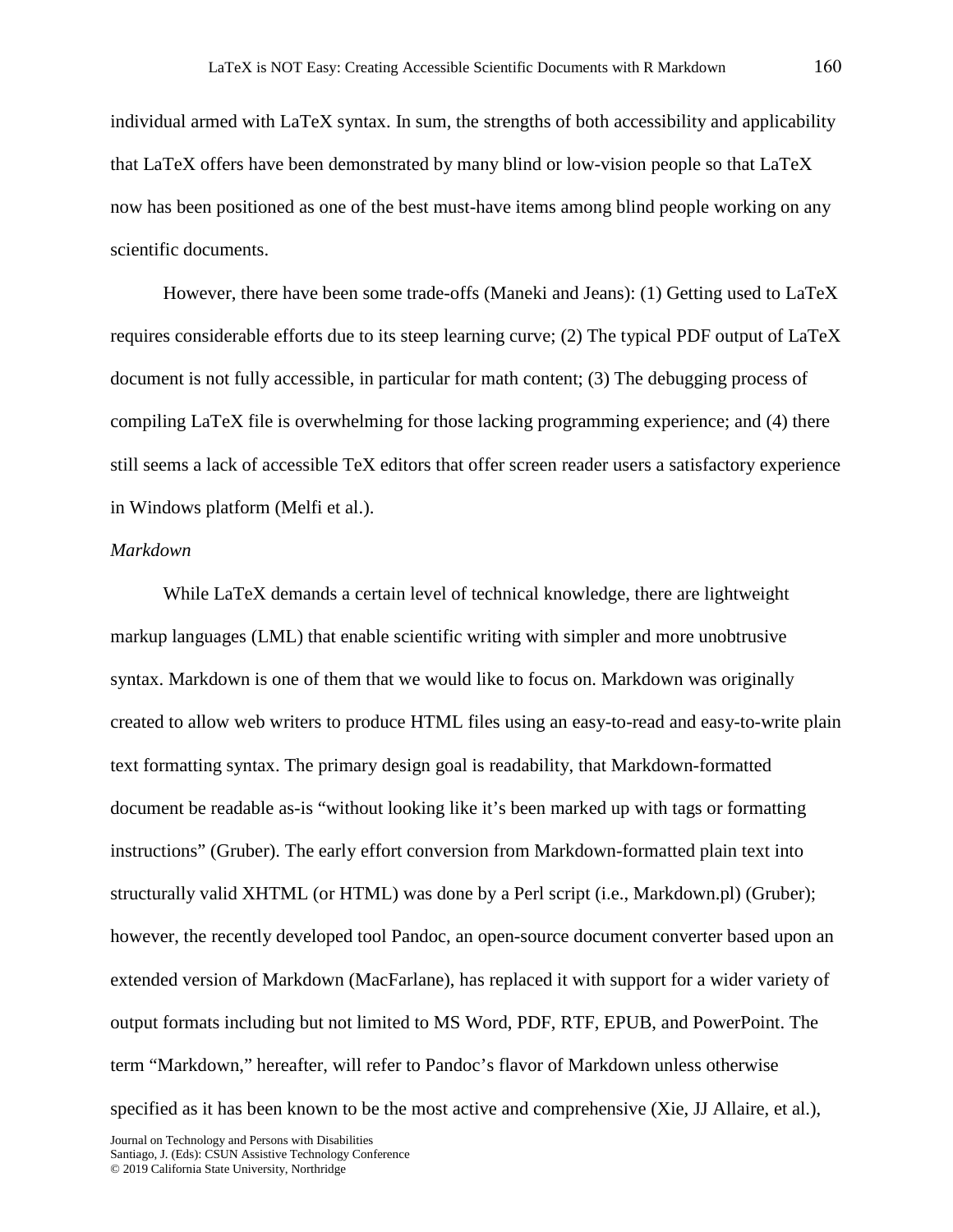among other variants such as MultiMarkdown, CommonMark, GitHub-Flavored Markdown, and Markdown Extra.

Some possible strong points that benefit from Markdown in relation to screen reader accessibility are as follows. First, Markdown is much easier to learn for a practical use than any markup languages. Table 1 shows some example comparisons between HTML, LaTeX, and Markdown. These comparisons show that Markdown can remove a considerable amount of effort for people without any programming background knowledge and allow them to produce high quality scientific documents. Second, Markdown permits LaTeX math equations and environments that can be turned into HTML/MathML with MathJax scripts enabled. Any LaTeX math expressions written between a pair of dollar (\$) signs are automatically converted into accessible inline MathML when output is set to HTML. Because of this, blind people can interactively read through the Markdown-generated output using refreshable braille display device and/or screen reader that supports MathML/MathJax (e.g., NVDA 2015.2 or later; JAWS 16 later). For other output file formats, LaTeX math expressions are rendered into images with auto-transcribed alt text, which can be also detected by a screen reader. Last but not least, Markdown is highly extensible. As we mentioned above, one Markdown-formatted plain text source can be converted into multiple output formats such as HTML, DOCX, RTF, PDF, EPUB, PowerPoint Presentation and more. Additionally, users with higher levels of programming proficiencies can also extend more options for each output format. For example, people familiar with LaTeX can seamlessly utilize any TeX packages or environments within Markdown source for PDF output; LaTeX codes except for the math equations denoted with a pair of dollar signs are ignored when rendered for other formats; and HTML, CSS, and JavaScript syntax can be employed along with Markdown for HTML output. Therefore, Markdown allows blind people to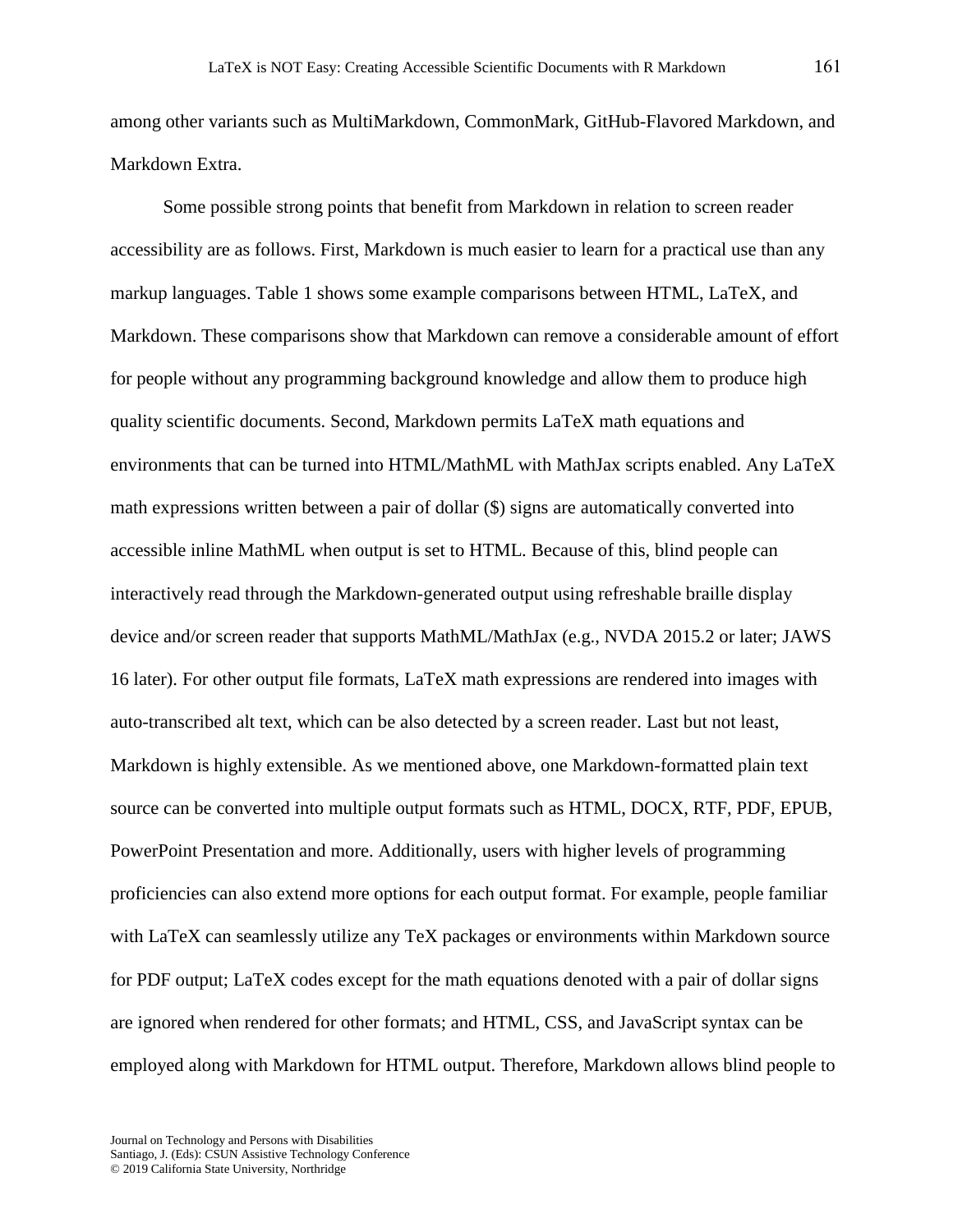produce scientific documents in the format that best meets their needs which would otherwise be only limited to PDF output in LaTeX system.

| <b>HTML</b>                                                  | <b>LaTeX</b>        | <b>Markdown</b> | <b>Result</b>   |
|--------------------------------------------------------------|---------------------|-----------------|-----------------|
| <h1>HEADING</h1>                                             | \section{HEADING}   | # HEADING       | <b>HEADING</b>  |
| <b>BOLD</b>                                                  | \textbf{BOLD}       | **BOLD**        | <b>BOLD</b>     |
| <i>ITALIC</i>                                                | \textit{ITALIC}     | *ITALIC*        | <b>ITALIC</b>   |
| $\overline{\phantom{0}}$                                     | \textcite{BibTeXkey | @BibTeXkey have | Seo and McCurry |
|                                                              | } have developed    | developed AROW. | have developed  |
|                                                              | AROW.               |                 | AROW.           |
|                                                              | AROW is useful      | AROW is useful  | AROW is useful  |
|                                                              | \parencite{BibTeXke | [@BibTeXkey].   | (Seo and        |
|                                                              | y}.                 |                 | McCurry).       |
| $E<$                                                         | $E=mc^2$            | $E=mc^2$        | $E = mc^2$      |
| /mi> <mo>=&lt;</mo>                                          |                     |                 |                 |
| /mo> <mi>m</mi> <ms< td=""><td></td><td></td><td></td></ms<> |                     |                 |                 |
| $up$ > $cm$ i > $c$ < $/m$ i > $\le$ mn > 2                  |                     |                 |                 |
| $\frac{2}{\text{mn}}$ <td></td> <td></td> <td></td>          |                     |                 |                 |
| $w$ > $\frac{m}{m}$                                          |                     |                 |                 |

Table 1. Table of Example Comparisons Between HTML, LaTeX, and Markdown.

Despite the possible convenience that Markdown can offer blind people over LaTeX, a search of literature revealed that little research has explored this subject. Voegler et al. suggested Markdown as a transcription notation system for creating accessible study materials for students with print disabilities. The authors demonstrated that the utilization of Markdown could not only promote the technical quality on transcribers' end, but also improve the accessibility of the output documents on the students' end. This study is valuable in the sense that it has shed light on the power of Markdown; however, the usage of the Markdown that the research addressed was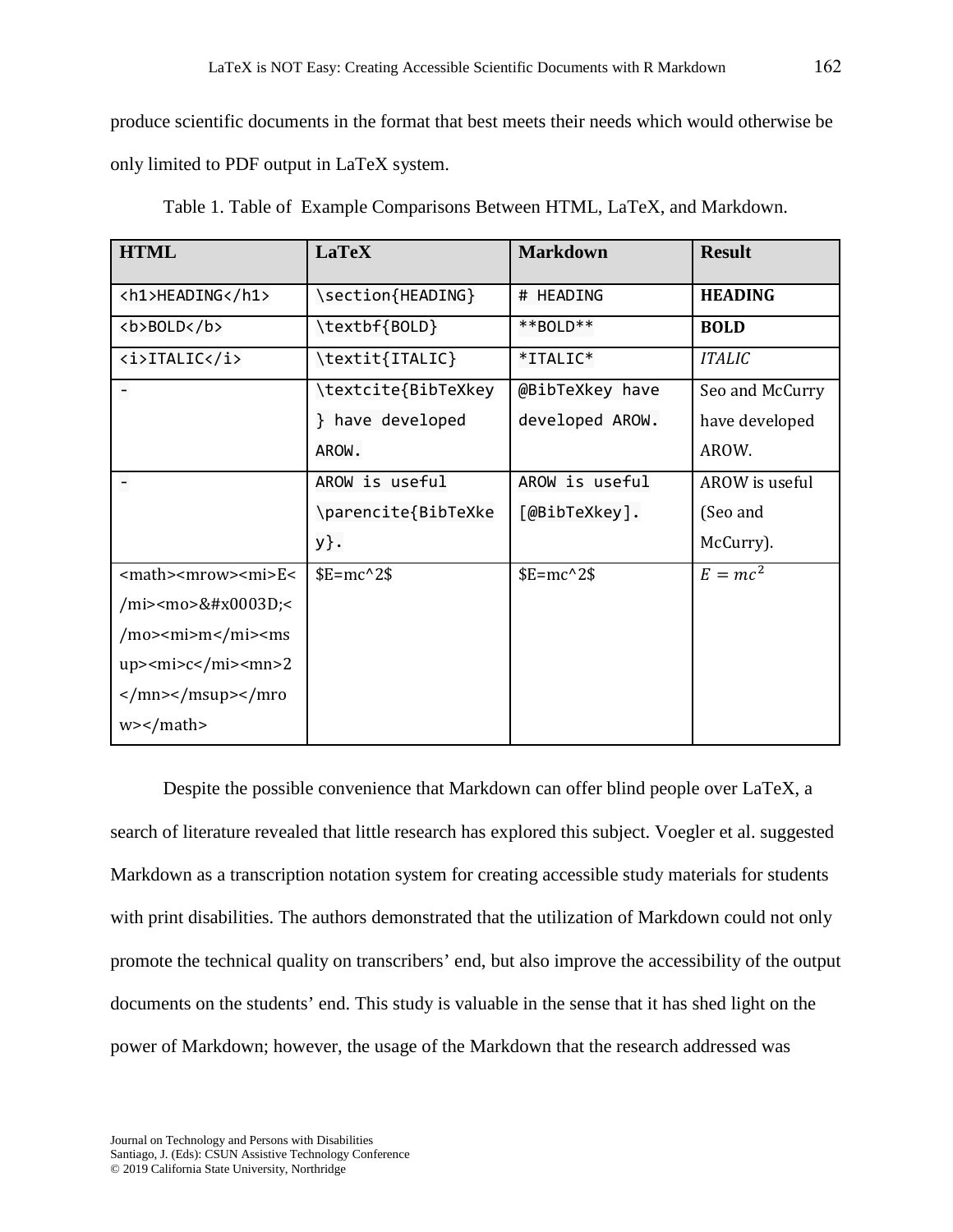limited to sighted transcribers as the producer and blind learners as the consumer. Thus, the study has not resulted in proposing an accessible Markdown authoring tool for blind individuals.

The recent discussion on Markdown for blind people, among the very few studies, has been proposed by Jonathan Godfrey, who is blind statistician in New Zealand. Utilizing wxPython cross-platform GUI library (Dunn and Pasanen), Godfrey and James developed an accessible text editor called "WriteR" supporting RMarkdown, the combination of statistical language R and the Pandoc version of Markdown (Xie, J.J. Allaire, et al.). This in-progress work is worthy of notice since it has been the first attempt to enable people with visual impairments to be the content creator of scientific documents using RMarkdown. As of this writing, however, there are some challenges in using WriteR. First, the required local installation of the application requires basic knowledge about the R language and Python package management due to its dependencies (e.g., R, Python 2.x, wxPython, and Pandoc). Although BrailleR (Godfrey et al.), an R package for improving accessibility of Statistics for blind people, has a function that automates the local installation of Python and its required library for the WriteR editor, those who do not know how to invoke this function in R will find the installation process difficult. Second, WriteR currently lacks some functionalities for scientific document production. For example, the current version of WriteR does not provide screen reader users with improved accessibility for citations or cross-references which are essential to academic paper composition. WriteR requires users to manually find and insert each citation key from a BibTeX file for citation reference; this is opposed to other reference management tools such as EndNote, Zotero, etc. which have included their own convenient workflows for inserting citations from customized reference libraries. In other words, WriteR lacks ease of use for scientific features, and having adequate R knowledge precedes the actual benefit of WriteR application. This could discourage some blind individuals who would otherwise like to use Markdown for document creation.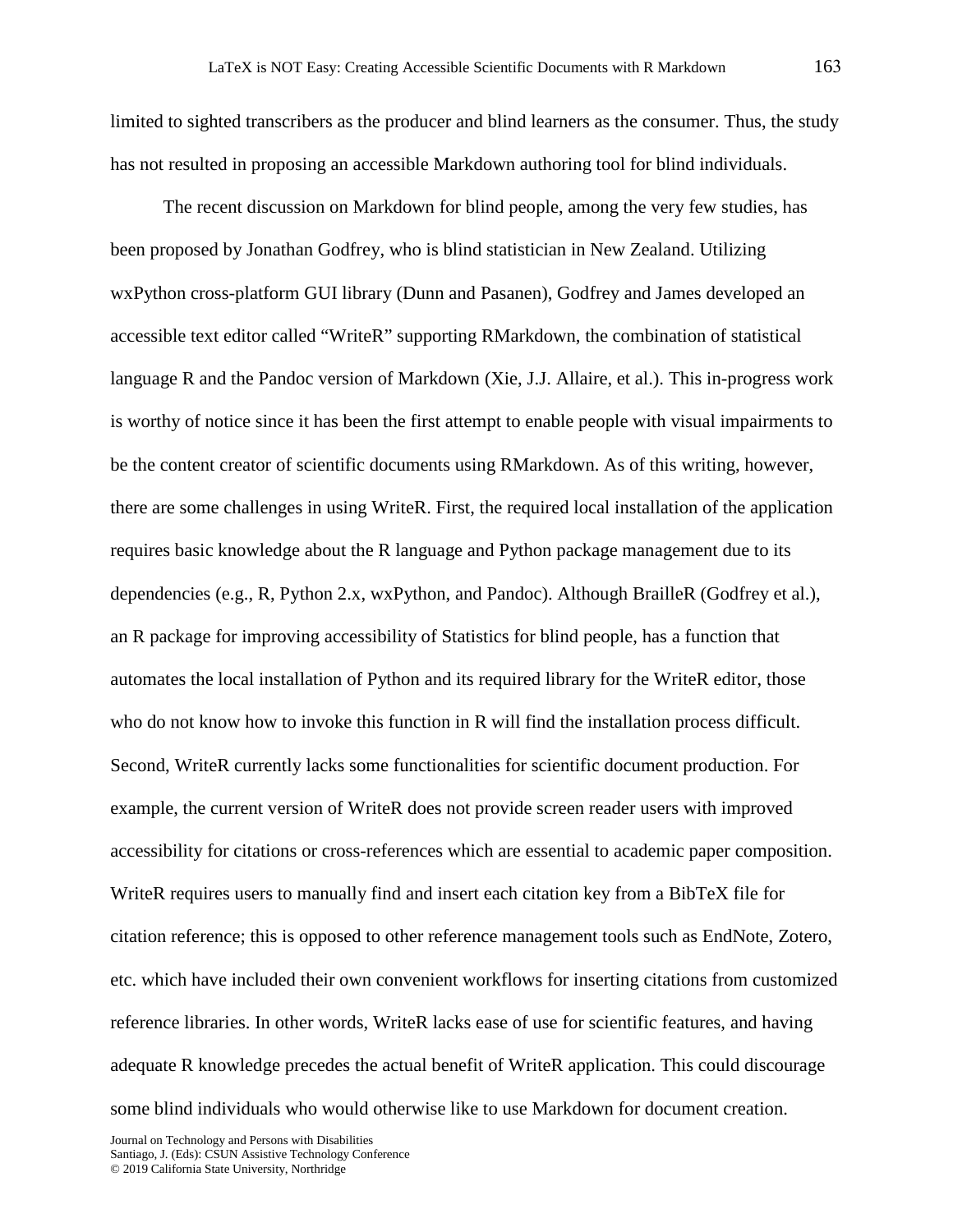# **Development Procedures**

Given that any academic work demands the elements of scientific writing to some degree, the need for creating technical documents is not limited to persons pursuing STEM subjects. This has motivated our research to develop a more inclusive, accessible, and easier authoring tool for scientific document production that includes all the benefits of LaTeX. Thus, we have developed the Accessible RMarkdown Online Writer (hereafter, AROW) aiming at the following two goals. First, the authoring tool should provide blind people with a varying range of technical ability with equal accessibility for writing and rendering processes to the greatest extent possible. Second, the tool should be seamlessly extensible for advanced users to employ other markup and/or programming languages for their work while benefiting from Markdown capability. In what follows, we will detail our development work towards these ends.

#### *Application Overview*

In response to our two goals (i.e., accessibility and extensibility), we have developed and hosted a web-based application where anyone with a modern browser and desired assistive technologies can write and render scientific documents in multiple formats without any additional installation. We particularly chose RMarkdown (RMD) for our core Markdown system due to its added rich capabilities for supporting many programming languages (e.g., R, LaTeX, Python, HTML/CSS/JS, C/CPP, and more) on top of the basic Pandoc flavored Markdown (Xie, JJ Allaire, et al.). The use of RMarkdown, however, does not mean that more complexity is required; advanced users can take advantage of these features while basic users can simply use Markdown as discussed thus far. There exists a great on- and off-line RMD editor developed by RStudio; unfortunately, however, it is not yet accessible for screen reader users (Godfrey and James). Hence, our development work would be instrumental for those seeking alternative

solutions.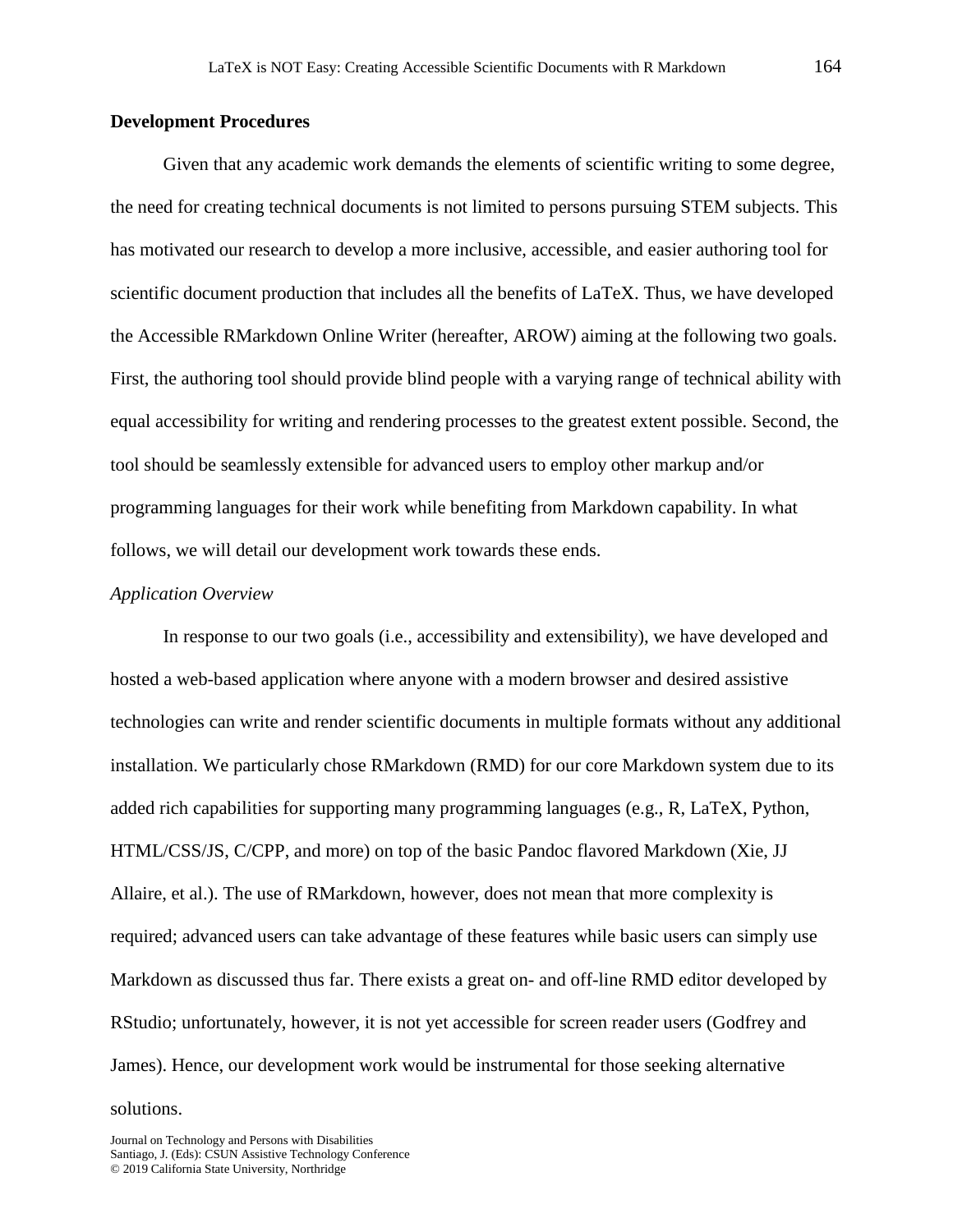We acknowledge that we have borrowed some menu layouts for inserting scientific notations (e.g., LaTeX Math expression and R code chunk) from the work of WriteR (Godfrey); and we have added more functionalities for scientific writing such as citations, cross-references, customizable YAML headers, etc. that will be further described below.

#### *Interface and Function*

The AROW is a simple web application that renders RMD text into various document formats. Users enter plain text written in the Pandoc Markdown syntax (when necessary, statistical computation can be further employed using advanced R blocks) into a text field, select from the available formats, and submit to let the system render their files where they are displayed for download (see Figure 1).

| Main text area                                                                                            | Insert $\blacktriangleright$ | Format $\blacktriangledown$ | Maths Symbols $\blacktriangledown$ | Maths Structure $\blacktriangledown$ | Greek Letters ▼ | Search (Alt + /) $\blacktriangledown$ |  |
|-----------------------------------------------------------------------------------------------------------|------------------------------|-----------------------------|------------------------------------|--------------------------------------|-----------------|---------------------------------------|--|
| # Here's a heading<br>**this is some bold text**<br>Here's some R code:<br>m(r)<br>Sys.time()<br>$\cdots$ |                              |                             |                                    |                                      |                 |                                       |  |
| File name                                                                                                 |                              |                             |                                    |                                      |                 |                                       |  |
| MyFile                                                                                                    |                              |                             |                                    |                                      |                 |                                       |  |
| Create which file types?                                                                                  |                              |                             |                                    |                                      |                 |                                       |  |
| html $\blacksquare$                                                                                       | $\frac{1}{2}$ docx $\Box$    |                             | pdf $\Box$                         |                                      |                 |                                       |  |

# Fig. 1. The Main Interface for the Application

The main text area in which users compose their scientific documents has six assisting menu options with corresponding hotkeys: Insert; Format; Maths Symbols; Maths Structure; Greek Letters; and Search. Advanced users familiar with Markdown and LaTeX can directly type according to each syntax without going through the menu; however, beginners can benefit from these available items. Since all available options including sub-menu items are searchable using a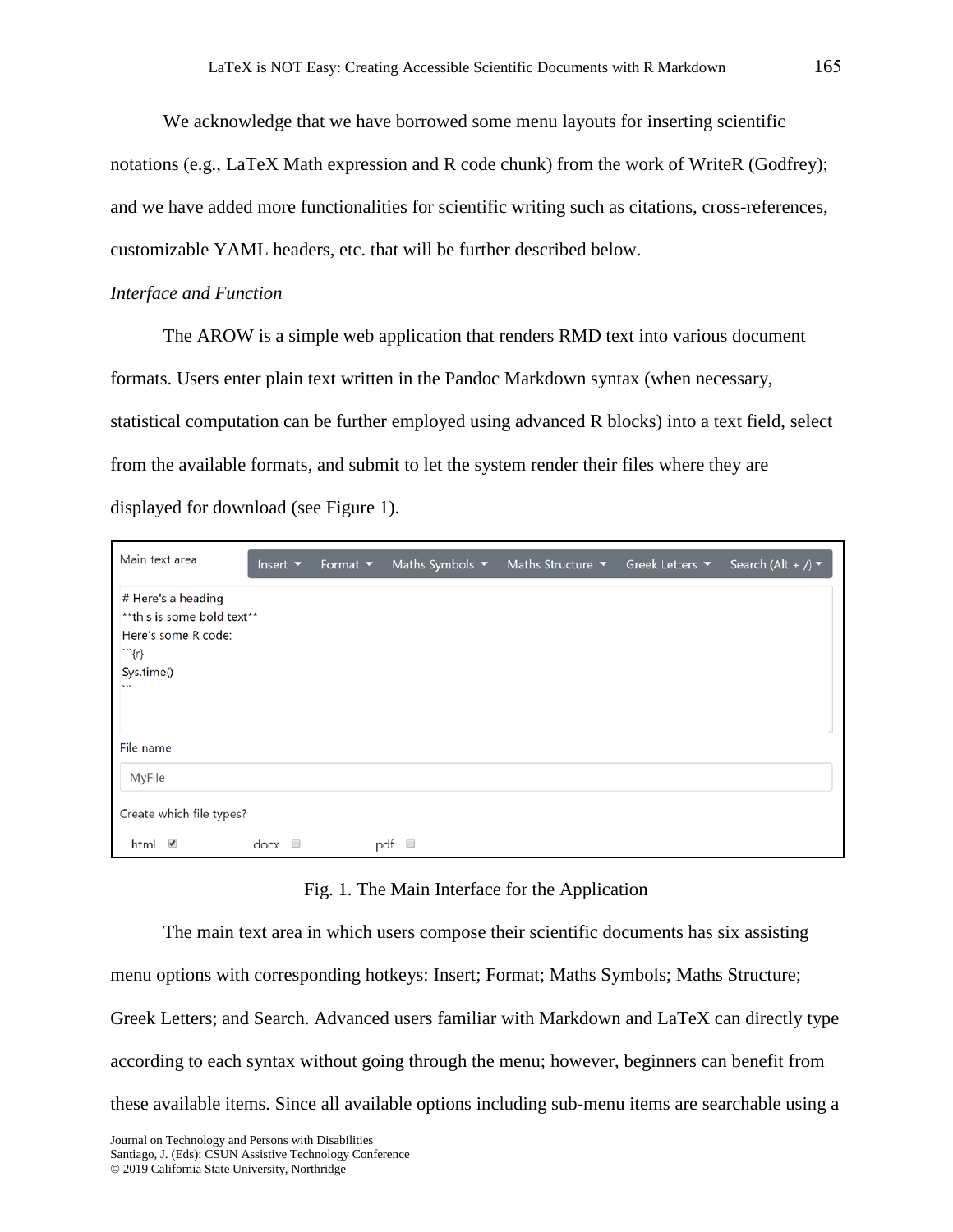Google Doc inspired search menu, users can invoke any desired functionality in a timely manner without the cognitive load of remembering every single hotkey.

To allow users to create scientifically rigorous documents, advanced options such as reference management and field customization for YAML header are also provided (Figure 2). For instance, users can either upload BibTeX files or paste its entries into the AROW system, and conveniently insert cross-reference citations in their document text through the citation insert system. Furthermore, users can customize the YAML headers the document will be created with; commonly headers such as "title," "author," and "date."

| <b>Advanced Options</b>                                                                                                                                                                                                                                              | $\times$ |
|----------------------------------------------------------------------------------------------------------------------------------------------------------------------------------------------------------------------------------------------------------------------|----------|
| <b>Custom Header YAML</b>                                                                                                                                                                                                                                            |          |
| Add your custom YAML here. More information on YAML can be found on the Ansible YAML syntax page.<br>Also note that if you want to add output changes, check the custom file type box in the file type area. If<br>you're not sure what to put here, leave it blank. |          |
| $\cdots$                                                                                                                                                                                                                                                             |          |
| title: ""                                                                                                                                                                                                                                                            |          |
| author: ""<br>date: ""                                                                                                                                                                                                                                               |          |
|                                                                                                                                                                                                                                                                      |          |
| <b>Reset Page</b><br><b>BibTeX Citations</b>                                                                                                                                                                                                                         |          |
| Add a set of BibTeX citations to be able to be used in the main text area.                                                                                                                                                                                           |          |
| Manage BibTeX                                                                                                                                                                                                                                                        |          |
|                                                                                                                                                                                                                                                                      |          |
|                                                                                                                                                                                                                                                                      | Close    |

Fig. 2. An Interface for the Advanced Interface: Adding Custom YAML Headers and Citations. *Document Conversion Methodology* 

This application uses (1) a JQuery + Bootstrap frontend, (2) LAMP backend, and (3) R and Pandoc document converter for document rendering. On submission, RMarkdown text is sent from the frontend form via ajax, and is caught by PHP, which saves the text as a file and triggers the R render process. An R file is run via a PHP command line execution, and passes flags for the saved text file along with desired file types. Pandoc is called from the R process, which creates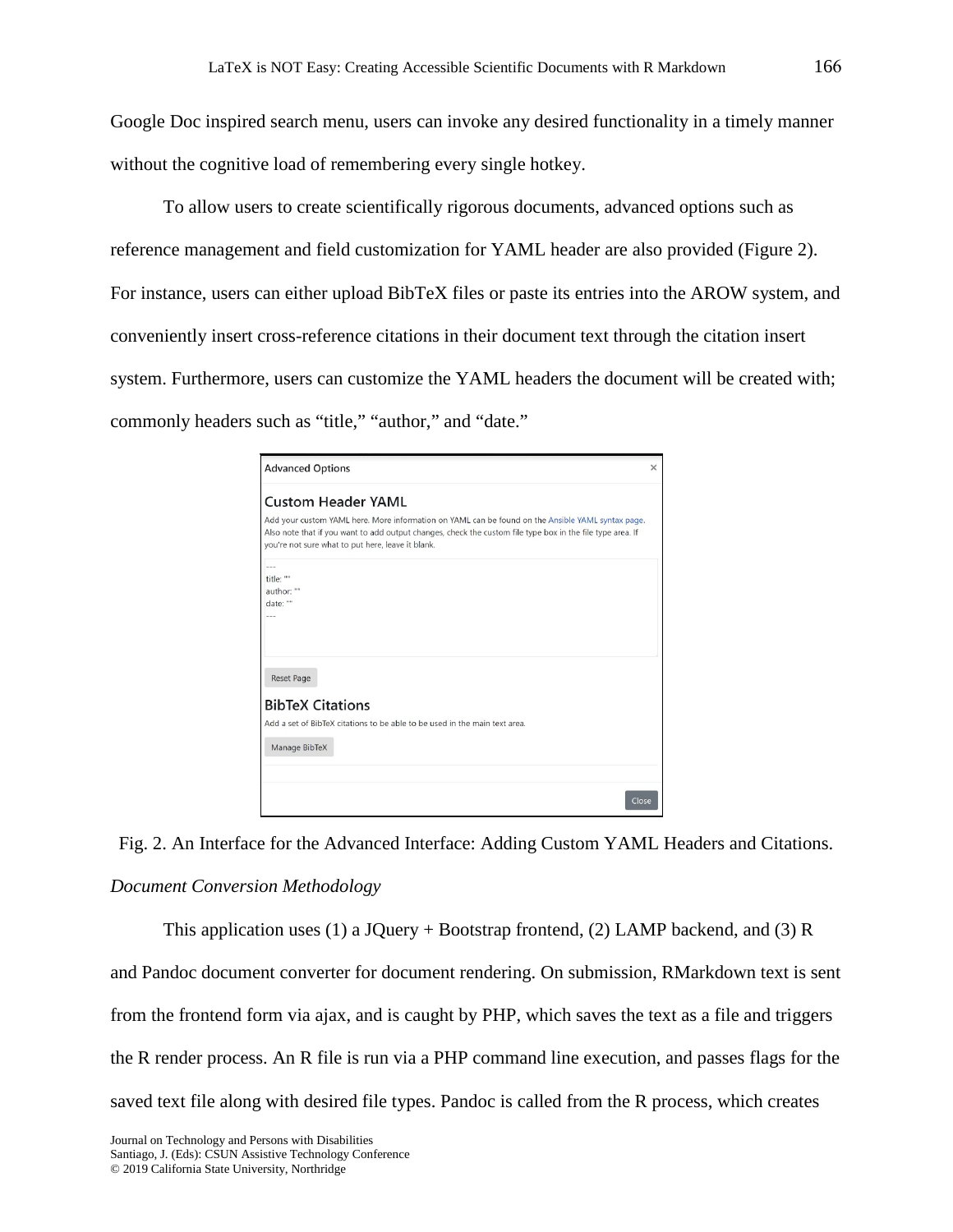the output document files, and passes the success back through PHP to the frontend where the rendered files are displayed. Non private user data (desired file types, IP address, and timestamp) are stored in SQL for usage tracking, and to avoid collisions in the file system, users are assigned an IP based unique ID when initially loading the webpage. Figure 3 illustrates this rendering process as a diagram.



Fig. 3. A Computer Science Flowchart Describing the Process Flow of the Application. *Accessibility Test*

To ensure accessibility and compatibility of our solution with Web Content Accessibility Guidelines 2.0 AA level (Web Accessibility Initiative), all auto-detectable HTML/CSS violations and warnings have been carefully addressed using WAVE, FAE, Axe, W3C HTML and CSS validators (see Figure 4 for test results). Manual testing was undertaken with four experienced accessibility testers (two of them were blind; the others were sighted) using different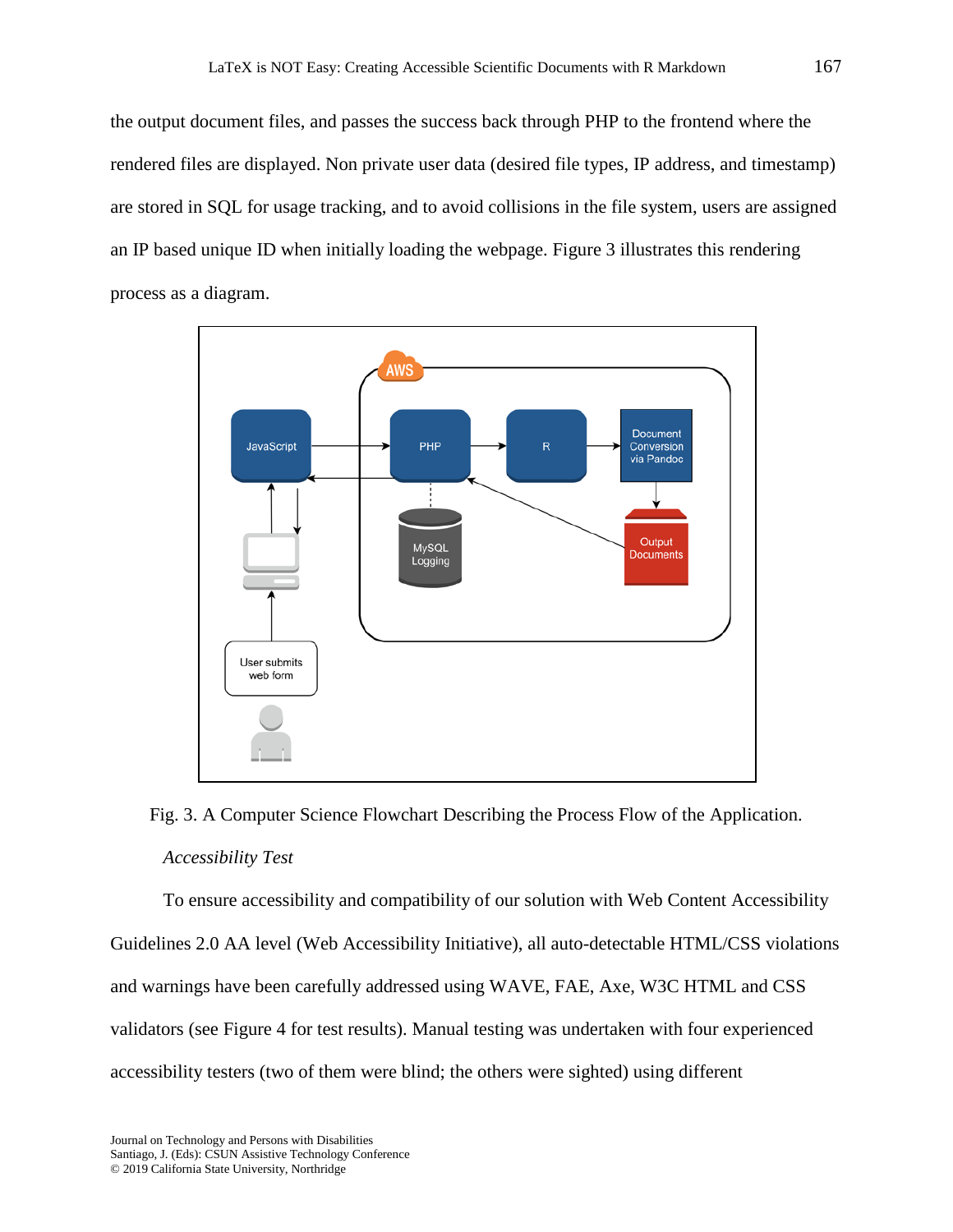combinations of screen readers and browsers. On Windows, JAWS and NVDA with Firefox, Chrome, and Internet Explorer were tested; on Mac OSX, VoiceOver with Safari. In the lab trial, although all combinations were satisfactory, both JAWS and NVDA with Firefox were found to be optimal.

|                        |        | <b>Violations</b>      |                | Warnings       |                                   | Manual<br><b>Checks</b> | Passed        |                                                                                                                                                                                                                 |           |  |
|------------------------|--------|------------------------|----------------|----------------|-----------------------------------|-------------------------|---------------|-----------------------------------------------------------------------------------------------------------------------------------------------------------------------------------------------------------------|-----------|--|
| <b>Number of Rules</b> |        |                        |                |                |                                   | 28                      | 27            |                                                                                                                                                                                                                 |           |  |
|                        |        |                        |                |                |                                   |                         | Default Sort  |                                                                                                                                                                                                                 |           |  |
| Rule Category          |        |                        |                |                | <b>WCAG Guidelines</b> Rule Scope |                         |               | Summary                                                                                                                                                                                                         |           |  |
|                        |        | <b>Number of Rules</b> |                |                | <b>Implementation Level</b>       |                         |               | WAVE has detected the following:<br>Ω<br><b>O</b> firrors<br><b>O</b> Alerts                                                                                                                                    |           |  |
| <b>Rule Group</b>      | w<br>v |                        | МC             | P              | N/A                               | Score                   | <b>Status</b> | 9 Features<br>Ÿ.<br>10 Structural Elements<br>134 HTML5 and ARIA<br>$\Theta$<br>O Contrast Errors                                                                                                               |           |  |
| Landmarks              |        |                        | $\overline{2}$ | 8              | 9                                 | 80                      | PI-MC         | <b>Panel Options</b><br>12<br>DETAILS: A listing of all the WAVE<br>icons in your page.                                                                                                                         |           |  |
| Headings               |        |                        |                | 6              | $\overline{2}$                    | 100                     | C             | OCCUMENTATION: Explanation of<br>the WAVE icons and how you can<br>make your page more accessible.<br>OUTLINE: The heading structure of<br>the web page.                                                        |           |  |
| <b>Styles/Content</b>  |        |                        | 7              | $\overline{2}$ | 15                                | 22                      | NI-MC         | ◬                                                                                                                                                                                                               |           |  |
| Images                 |        |                        |                |                | 7                                 |                         | U             | All issues found 0 +                                                                                                                                                                                            | Run again |  |
| Links                  |        |                        | 2              |                | $\overline{2}$                    | $\mathbf{0}$            | <b>MC</b>     |                                                                                                                                                                                                                 |           |  |
| <b>Tables</b>          |        |                        |                |                | 9                                 | œ.                      | U             | & Congratulations!<br>No accessibility violations found in the current state of the page. Now you should rerun axe on                                                                                           |           |  |
| Forms                  |        |                        | 4              | 6              | 9                                 | 60                      | PI-MC         | every state of the page (including expanding accordians, modals, sub-menus, error messaging<br>and more). You should also perform manual testing using assistive technologies like NVDA,<br>VoiceOver and JAWS. |           |  |
| Widgets/Scripts        |        |                        | 1              | 3              | 10                                | 75                      | PI-MC         |                                                                                                                                                                                                                 |           |  |
| Audio/Video            |        |                        | 1              |                | 12                                | $\mathbf{0}$            | <b>MC</b>     |                                                                                                                                                                                                                 |           |  |
| Keyboard               |        |                        | $\overline{2}$ | $\overline{2}$ | $\overline{2}$                    | 50                      | PI-MC         |                                                                                                                                                                                                                 |           |  |
| Timing                 |        |                        | 3              |                |                                   | $\mathbf{0}$            | <b>MC</b>     |                                                                                                                                                                                                                 |           |  |
| <b>Site Navigation</b> |        |                        | 6              |                |                                   | $\Omega$                | <b>MC</b>     |                                                                                                                                                                                                                 |           |  |
| <b>All Rule Groups</b> |        |                        | 28             | 27             | 77                                | 49                      | NI-R          |                                                                                                                                                                                                                 |           |  |

Fig. 4. The Automated Compatibility Checker Results for FAE (Functional Accessibility

Evaluator by The University of Illinois), WAVE (Web Accessibility Evaluation Tool by

WebAIM), and aXe (by Deque).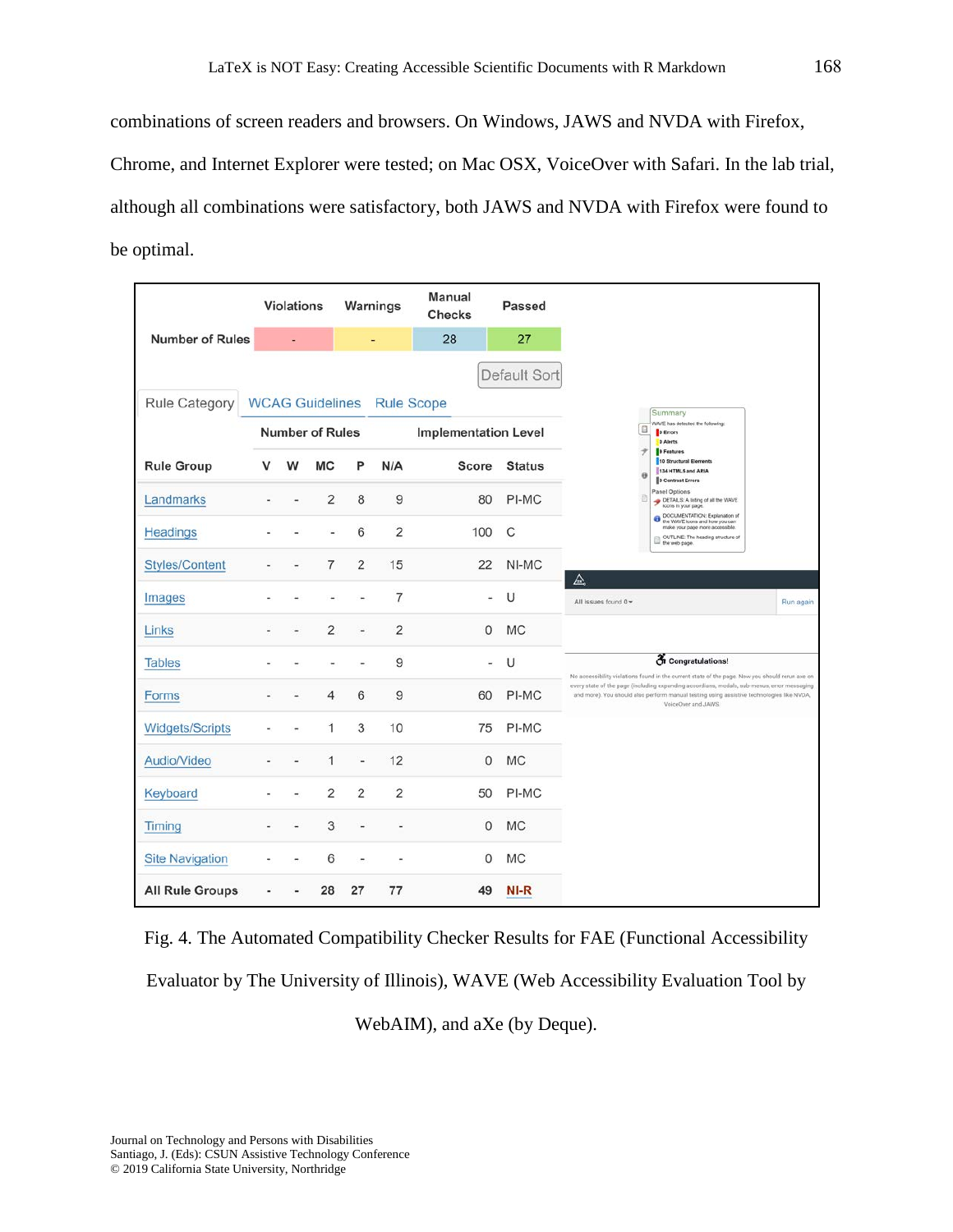### **Conclusions**

This paper thus far has discussed the current challenges of blind people writing scientific documents using LaTeX. The technically steep learning curve, lack of accessible editors, and limited output format to PDF have been pointed out as the trade-offs with the benefits of LaTeX. Highlighting the extensible simpler syntax and multiple formats of Markdown, we have introduced our development of Accessible RMarkdown Online Writer (AROW) as an alternative solution for blind people to independently produce scientific documents. Since we have recently prototyped our concepts, the accessibility and usability test has been limited to the lab trial. Further research will need to be done to investigate the general usability field test of our product with a broader population of blind people along with appropriate training for Markdown. It is our hope that this work can contribute to further discussion on how to engage blind people in writing scientific documents in inclusive, accessible, and extensible ways.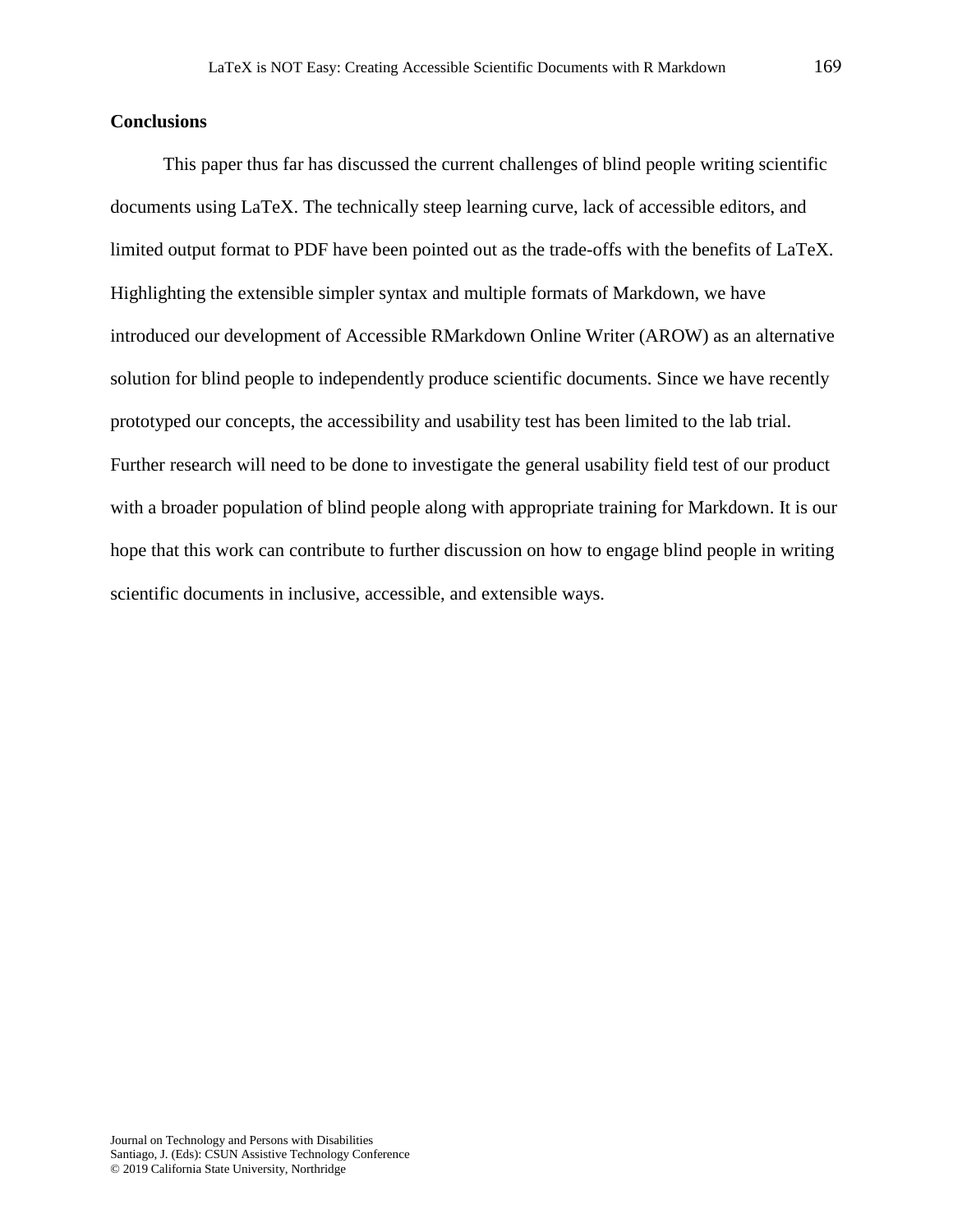## **Works Cited**

- Ausbrooks, Ron, et al. *Mathematical Markup Language (Mathml) Version 3.0*. Tech. rep. World Wide Web Consortium (W3C), 2010. url: [http://www.w3.org/TR/MathML3,](http://www.w3.org/TR/MathML3) 2010.
- Dunn, Robin, and Harri Pasanen. *Welcome to wxPython!* The wxPython Team, [https://wxpython.org/.](https://wxpython.org/) Accessed 26 Nov. 2018.

Godfrey, A. Jonathan R. *WriteR: An Application for Editing R Markdown Documents That Is Accessible for Blind People Using Screen Reading Software*. 6 Feb. 2016, [https://github.com/ajrgodfrey/WriteR.](https://github.com/ajrgodfrey/WriteR)

- Godfrey, A. Jonathan R., and M. P. Curtis James. "Simple Authoring of Statistical Analyses by and for Blind People." *Proceedings of the International Workshop on Digitization and E-Inclusion in Mathematics and Science 2016*, edited by Katsuhito Yamaguchi and Masakazu Suzuki, 2016, pp. 47–54.
- Godfrey, A. Jonathan R., et al. *BrailleR: Improved Access for Blind Users*. 2018, [https://CRAN.R-project.org/package=BrailleR.](https://cran.r-project.org/package=BrailleR)
- Gruber, John. *Markdown*. Daring Fireball, [https://daringfireball.net/projects/markdown/.](https://daringfireball.net/projects/markdown/) Accessed 26 Nov. 2018.
- Ladner, Richard E., et al. "Automating Tactile Graphics Translation." *Proceedings of the 7th International Acm Sigaccess Conference on Computers and Accessibility*, ACM, 2005, pp. 150–57, doi: 10.1145/1090785.1090814.
- Lamport, Leslie. *LATEX: A Document Preparation System: User's Guide and Reference Manual*. Addison-wesley, 1994.

MacFarlane, John. *About Pandoc*. [http://pandoc.org/.](http://pandoc.org/) Accessed 26 Nov. 2018.